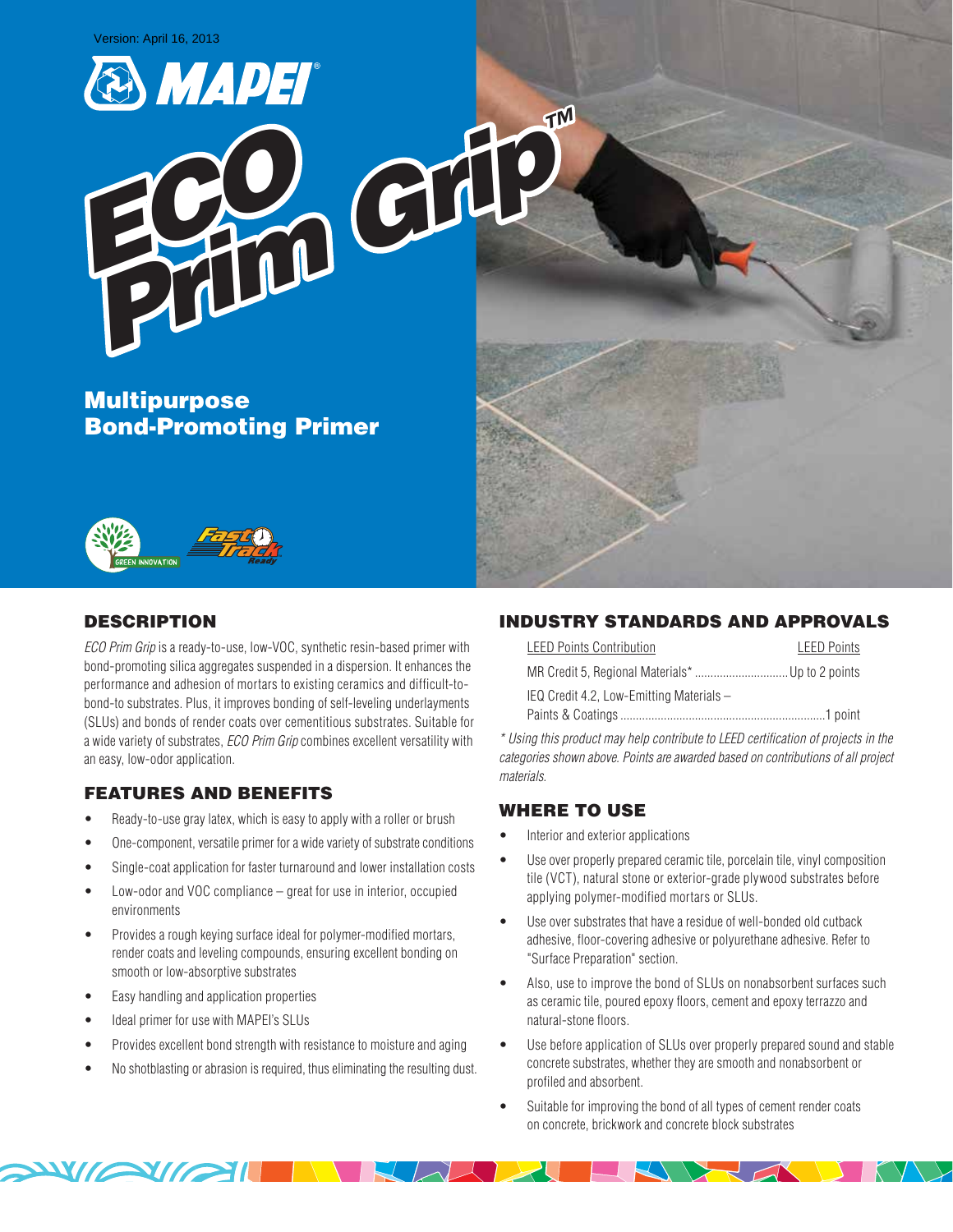

# LIMITATIONS

- Substrate and ambient temperatures must be between 50°F and 95°F (10°C and 35°C).
- Test the concrete substrate using a calcium chloride test (ASTM F1869) to ensure that the moisture vapor emission rate (MVER) is below 5 lbs. per 1,000 sq. ft. (2,27 kg per 92,9 m²) per 24 hours.
- Verify that the substrate is free of bond-inhibiting or bond-breaking materials, such as curing compounds and dust.
- For use in interior residential and commercial as well as exterior residential Environmental Classifications, including Res 1, 2, 3 and 6, and Com 1, 2 and 3 as outlined in the TCNA Handbook. Do not apply on wet substrates.
- Do not dilute.
- Do not install over any substrates containing asbestos.
- Do not install over concrete with curing compounds, sealed Saltillo tile or fiber-reinforced plastic (FRP) panels.
- The surface temperature of the prepared substrate must be at least 5°F (2,5°C) above the dew point to avoid condensation on the surface as *ECO Prim Grip* dries.
- Protect from freezing.
- **When** *ECO Prim Grip* and crack-isolation or waterproofing membranes are used in conjunction with SLUs, *ECO Prim Grip* would first be applied to the substrate; this would be followed by the leveler being applied over *ECO Prim Grip*, and the crack-isolation or waterproofing membrane being applied over the leveler.
- When *ECO Prim Grip* is used for substrate preparation prior to applying waterproofing or crack-isolation membranes, the textured surface of *ECO Prim Grip* must be smoothed first by applying an approved patching material before rolling on liquid-applied membranes or primers for sheet membranes. With the coarse surface of *ECO Prim Grip*, if liquid membranes are installed directly over the resulting aggregate surface, an extremely heavy coating of the membranes would be required to completely encapsulate the aggregate and deliver the specified mil thickness detailed for product performance. Peel-andstick membranes need the smoothed surface to achieve the required level of adhesion for proper bonding.
- Do not use for installations subject to prolonged water immersion.

## SUITABLE SUBSTRATES

Use before the application of polymer-modified mortars or SLUs over properly prepared sound, stable and nonabsorbent substrates, including ceramic tile, natural-stone floors, glass tile, cement and epoxy terrazzo, agglomerate marble, cement-based agglomerates, poured epoxy flooring, glazed cement masonry units, VCT, rigid fiberglass, well-bonded old cutback adhesive, floor-covering adhesive and

polyurethane adhesive residue, exterior-grade plywood on floors, smooth nonabsorbent concrete, absorbent concrete, steel-troweled concrete, concrete with up to 20% fly ash, dry shake hardener, radiant-heated floors, gypsum substrates, gypsum-based SLUs, *Planiseal* ™ *EMB*, *Planiseal VS*, *Planiseal VS Fast* and plastic laminate countertops.

- Use before the application of render coats over concrete, brickwork and concrete block substrates.
- Use over epoxy flooring to install carpet  $-$  with *Ultrabond ECO* ® *185*, *Ultrabond ECO 285* or *Ultrabond ECO 220*.
- Stone tile backed with epoxy resin, epoxy resin with fiber reinforcement or epoxy resin with an aggregate broadcast can be primed with *ECO Prim Grip* for interior residential to light commercial and exterior residential applications. After allowing the bond-promoting primer to dry, MAPEI polymer-modified mortars meeting specifications referred to in the "Installing Tile or Natural Stone" section of this Technical Data Sheet are approved for use to install this type of stone. *ECO Prim Grip* is not recommended for exterior facades, installations subjected to commercial traffic or severe freeze-thaw conditions; instead, epoxy setting systems are required for such applications.

Consult MAPEI's Technical Services Department for installation recommendations regarding substrates and conditions not listed.

## SURFACE PREPARATION

- All substrates must be structurally sound, clean, dry, well-cured, solid, stable and free from oil, grease and cement laitance.
- • Thoroughly clean all surfaces of any substance that could interfere with the bond of the installation material, including paint, asphalt, wax, oil, sealers, curing compounds, and poorly bonded or incompatible adhesive.
- Repair cracks in substrate before proceeding.
- • Expansion and movement joints must be honored through the finished flooring system.
- Do not acid-etch surfaces before applying *ECO Prim Grip*.
- See MAPEI's "Surface Preparation Requirements" document in the Product Information section of the Tile & Stone Installation Systems page on MAPEI's Website.

### MIXING

Note: Choose all appropriate safety equipment before use. Refer to the (Material) Safety Data Sheet for more information.

- Before use, stir to ensure that settling has not occurred during shipment or storage.
- • *ECO Prim Grip* is ready to use; no dilution is required.

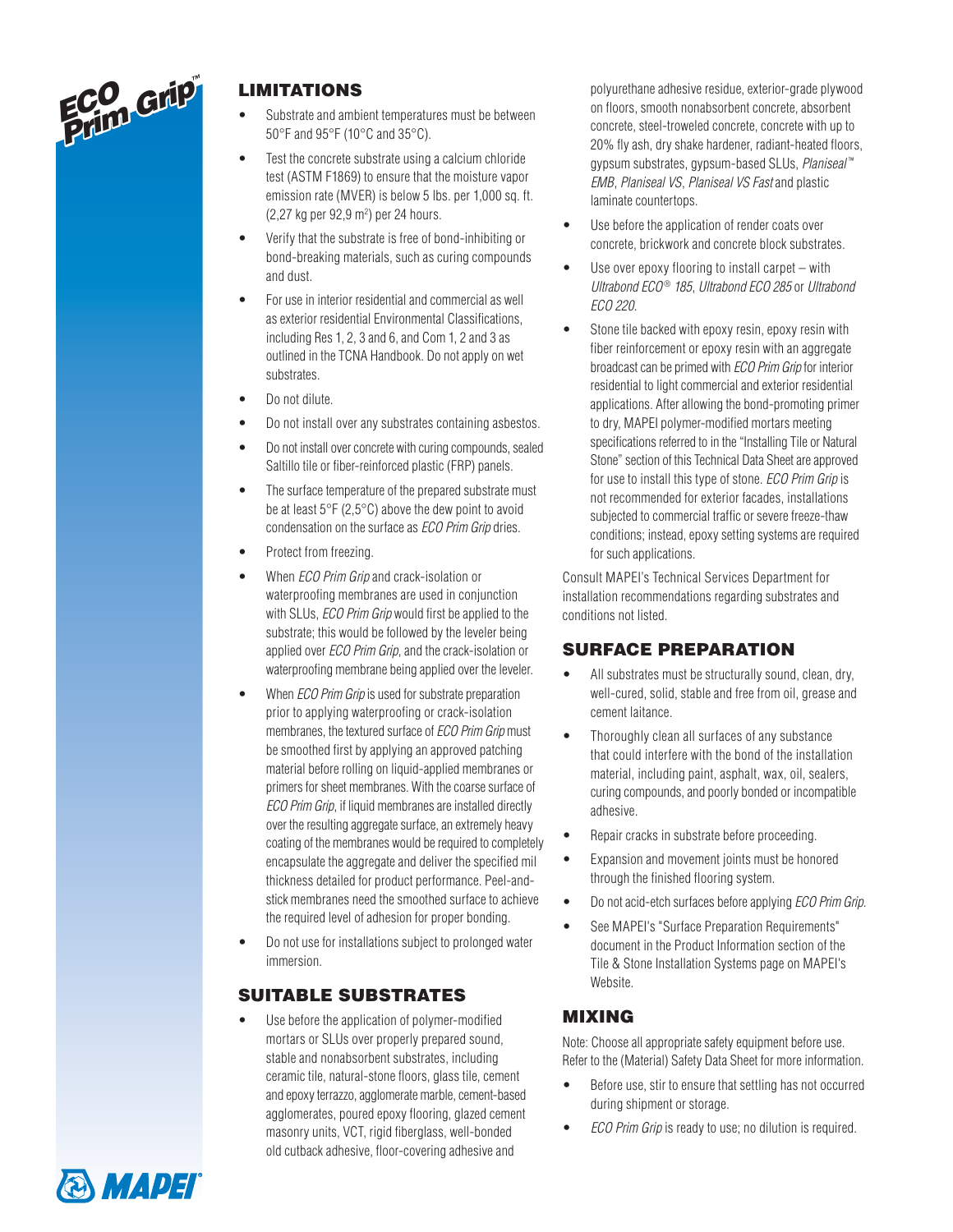#### **Product Performance Properties**

| <b>Laboratory Tests</b>       | <b>Results</b>                                       |
|-------------------------------|------------------------------------------------------|
| Polymer type                  | Acrylic                                              |
| <b>VOCs</b>                   | 21 g per L                                           |
| pH                            | 8 to 9                                               |
| Viscosity                     | 2,000 to 3,000 cps                                   |
| Density                       | 93.6 lbs. per cu. ft. $(1,5$ g per cm <sup>3</sup> ) |
| Consistency                   | Pourable liquid                                      |
| Color                         | Gray                                                 |
| Application temperature range | 50°F to 95°F (10°C to 35°C)                          |

#### **Shelf Life and Application Properties**

| Shelf life                                                  | 2 years in original container. Protect from freezing during<br>transport and storage.                                                                                                                               |
|-------------------------------------------------------------|---------------------------------------------------------------------------------------------------------------------------------------------------------------------------------------------------------------------|
| Flash point (Seta)                                          | $>$ 212°F (100°C)                                                                                                                                                                                                   |
| Window for application of SLU at $73^{\circ}F(23^{\circ}C)$ | 2 to 3 hours of drying time up to 24 hours from application<br>over porous substrate (concrete and wood); 2 to 5 hours of<br>drying time up to 24 hours from application over nonporous<br>substrate (ceramic, VCT) |

### **Packaging**

| <b>Product Code</b> | <b>Size</b>                                   |
|---------------------|-----------------------------------------------|
| 36153000            | Pail: 1 U.S. gal. (3,79 L) (4 pails per case) |
| 36163000            | Pail: 3.5 U.S. gals. (13,2 L)                 |

#### **Approximate Coverage\***

| <b>Size</b>                 | <b>Coverage</b>                                     |
|-----------------------------|-----------------------------------------------------|
| Per 1 U.S. gal. (3,79 L)    | 150 to 300 sq. ft. (13,9 to 27,9 m <sup>2</sup> )   |
| Per 3.5 U.S. gals. (13.2 L) | 525 to 1,050 sq. ft. (48,8 to 97,5 m <sup>2</sup> ) |

*\* Coverage shown is for estimating purposes only. Actual jobsite coverage may vary according to substrate conditions, concrete profile and porosity, type of equipment used, thickness applied, handling and application procedures.*

# PRODUCT APPLICATION

- 1. Apply product with a 3/8" (10 mm) nap roller or brush. Ensure that surface receives a complete, thin film of product.
- 2. Polymer-modified mortar or render coat may be applied once *ECO Prim Grip* is dry. The minimum waiting time is from 15 to 60 minutes, depending upon the surrounding conditions and substrate porosity.
- 3. If complete coverage hasn't been achieved or the original surface is visually showing through, a second coat can be applied after a longer period of time, typically after 2 to 3 hours.
- 4. An SLU may typically be applied within 2 to 5 hours after *ECO Prim Grip* has been applied. Drying times will vary depending on porosity of surface, temperature and humidity. The maximum time allowed until installation of the SLU is 24 hours. Contact MAPEI's Technical Services Department for recommendations concerning SLUs.
- 5. If *ECO Prim Grip* dries for more than 24 hours before application of the SLU, re-apply a second, undiluted coat and install the SLU within the correct application window.